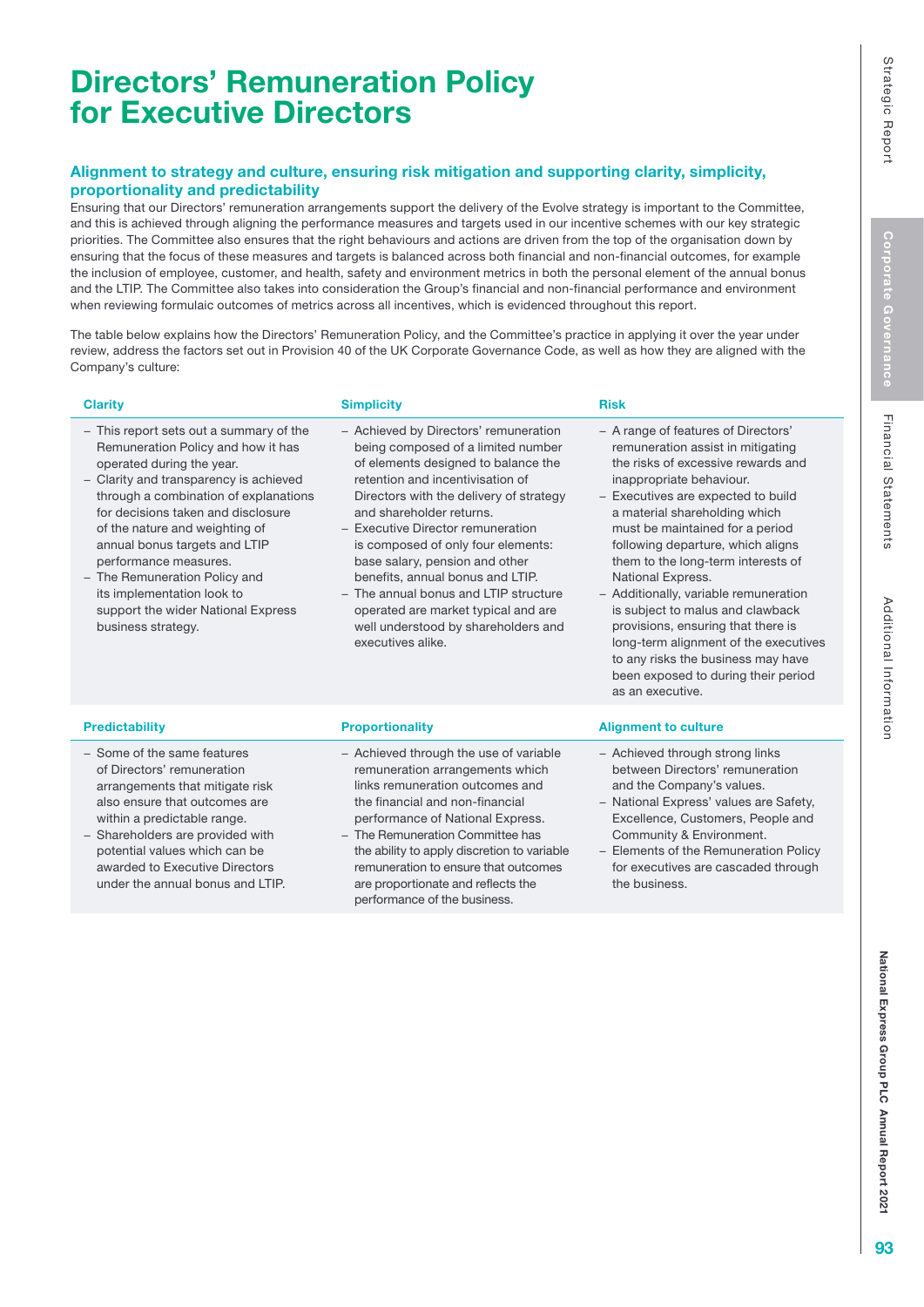# Directors' Remuneration Policy for Executive Directors continued

#### Wider workforce context

#### Comparison with approach to remuneration across the Group

The Group operates across a number of countries and accordingly sets terms and conditions for employees which reflect the different legislative requirements and labour market conditions that exist in each country.

We have a framework for recognition and rewards internationally. We will always meet or exceed national minimum standards of employment in all our business divisions, offering pay and other terms and conditions that are appropriate to each labour market in which we operate. In particular, we are committed to adhering to the Living Wage in the UK and to at least the national minimum wage in each of the other countries we operate in. Base pay is set at a level that allows us to recruit and retain colleagues in each relevant labour market and performance-related pay arrangements are based on the achievement of business division and team or individual goals, objectively assessed. The Company believes in the value of continuous improvement, for both the individual and the Company.

The Group offers pension and pension savings arrangements to its employees appropriate for the labour markets in which it operates. In the UK, in line with market practice, employees are offered membership of a defined contribution plan, with employer contributions for the majority of employees equal to 3% of base salary. The Group also has a legacy defined benefit scheme in its UK Bus division, with employer contributions of 35% of base salary. In the UK, employees also receive death-in-service benefits and free travel on the Company's transport services, and middle and senior managers may also receive car or travel allowances and/or private medical insurance, subject to their employee grade.

The Group's divisions operate various cash bonus incentive schemes for appropriate individuals, incentivising the delivery of particular divisional strategic, operational, safety and personal objectives. Senior management participates in a bonus scheme which is broadly aligned with Executive Directors' annual bonuses, where targets may relate to divisional rather than Group-wide performance and/or place more emphasis on divisional strategic or safety objectives and/or personal objectives. LTIP awards are also granted to selected senior managers to incentivise and reward them for delivering long-term value for the Company and its shareholders.

Measures for bonus arrangements across the Group are based on different measures depending on the nature of the business unit, and typically outcomes were between target and maximum.

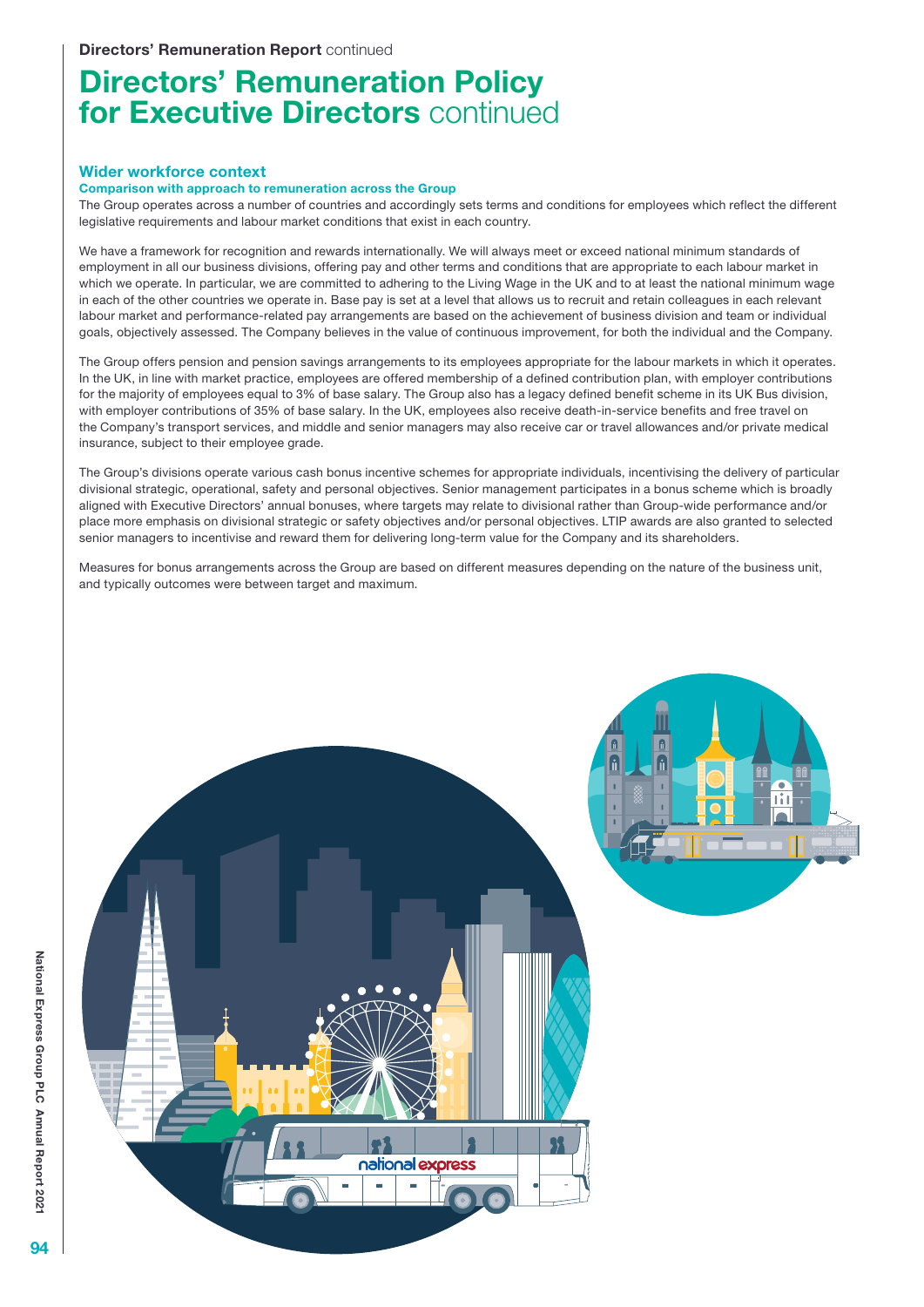### Directors' Remuneration Policy for Executive Directors

The table below sets out an abridged version of the Remuneration Policy for the Company which was approved by shareholders at the 2021 AGM. The Policy took effect from the date of approval and is intended to apply until the 2024 AGM.

[The full Directors' Remuneration Policy can be found within the Governance section of the National Express website](https://www.nationalexpressgroup.com/about-us/corporate-governance/remuneration/)

| <b>Element and link to strategy</b>                                                                                                                                                                          | <b>Operation</b>                                                                                                                                                                                                                                                                                                                                                                                                                                                                                                                                                                                                                                                                                                                                                                                                                                                                                                                                                                                                                                          | <b>Maximum opportunity and performance conditions</b>                                                                                                                                                                                                                                                                                                                                                                                                                                                                                                                                                                                                                                                                                                                                                                                                                                                                                                                                                                                                                    |  |
|--------------------------------------------------------------------------------------------------------------------------------------------------------------------------------------------------------------|-----------------------------------------------------------------------------------------------------------------------------------------------------------------------------------------------------------------------------------------------------------------------------------------------------------------------------------------------------------------------------------------------------------------------------------------------------------------------------------------------------------------------------------------------------------------------------------------------------------------------------------------------------------------------------------------------------------------------------------------------------------------------------------------------------------------------------------------------------------------------------------------------------------------------------------------------------------------------------------------------------------------------------------------------------------|--------------------------------------------------------------------------------------------------------------------------------------------------------------------------------------------------------------------------------------------------------------------------------------------------------------------------------------------------------------------------------------------------------------------------------------------------------------------------------------------------------------------------------------------------------------------------------------------------------------------------------------------------------------------------------------------------------------------------------------------------------------------------------------------------------------------------------------------------------------------------------------------------------------------------------------------------------------------------------------------------------------------------------------------------------------------------|--|
| <b>Base salary - To recruit,</b><br>reward and retain Executive<br>Directors of a suitable calibre<br>for the role and duties.                                                                               | Salaries for Executive Directors are reviewed<br>annually by the Remuneration Committee<br>with effect from 1 January.<br>Reviews cover individual performance,<br>experience, development in the role and<br>market comparisons.                                                                                                                                                                                                                                                                                                                                                                                                                                                                                                                                                                                                                                                                                                                                                                                                                         | When reviewing Executive Directors' salaries, consideration<br>will always be given to the general performance of the<br>Company and the approach to employee pay across the<br>Group. Therefore, salary increases will not normally exceed<br>the general employee increase. Larger increases may be<br>necessary in exceptional circumstances.<br>No increase will exceed 10% above RPI in any one year,<br>except for internal promotion or where the Executive Director's<br>salary is below the market level.                                                                                                                                                                                                                                                                                                                                                                                                                                                                                                                                                       |  |
| <b>Pension - To provide fair benefits,</b>                                                                                                                                                                   | Executive Directors receive a cash allowance                                                                                                                                                                                                                                                                                                                                                                                                                                                                                                                                                                                                                                                                                                                                                                                                                                                                                                                                                                                                              | The maximum annual cash allowance payable in lieu of a                                                                                                                                                                                                                                                                                                                                                                                                                                                                                                                                                                                                                                                                                                                                                                                                                                                                                                                                                                                                                   |  |
| in line with the wider workforce, to<br>allow individuals to work towards<br>savings for retirement.                                                                                                         | in lieu of a pension provision.<br>Executive Directors' pensions are aligned<br>with those of the majority of the UK workforce<br>(which is currently 3% of salary), with the<br>exception of the incumbent CFO, whose<br>pension entitlement will reduce to be aligned<br>with the then prevailing majority UK workforce<br>pension contribution level from 1 January 2023.                                                                                                                                                                                                                                                                                                                                                                                                                                                                                                                                                                                                                                                                              | pension provision for the incumbent Group Chief Financial<br>Officer will be equal to 25% of base salary for the period until<br>1 January 2023.<br>After this date, and for any new Executive Directors appointed<br>from 1 November 2020, the annual cash allowance payable in<br>lieu of a pension will be equal to the wider workforce pension<br>contribution rate.                                                                                                                                                                                                                                                                                                                                                                                                                                                                                                                                                                                                                                                                                                 |  |
|                                                                                                                                                                                                              |                                                                                                                                                                                                                                                                                                                                                                                                                                                                                                                                                                                                                                                                                                                                                                                                                                                                                                                                                                                                                                                           |                                                                                                                                                                                                                                                                                                                                                                                                                                                                                                                                                                                                                                                                                                                                                                                                                                                                                                                                                                                                                                                                          |  |
| <b>Benefits - To provide competitive</b><br>benefits as part of fixed<br>remuneration to enable the Group<br>to recruit and retain high<br>performing Executive Directors.                                   | Executive Directors receive a<br>combination of family private healthcare,<br>death-in-service and life assurance cover<br>(4x base salary), long-term sickness and<br>disability insurance, car allowance, free<br>travel on the Company's services and<br>professional membership subscriptions.                                                                                                                                                                                                                                                                                                                                                                                                                                                                                                                                                                                                                                                                                                                                                        | The cost to the Company of providing the benefits may<br>vary from year to year in accordance with market conditions.<br>This will therefore determine the maximum amount that will<br>be paid in the form of benefits to Executive Directors during<br>the Policy period.                                                                                                                                                                                                                                                                                                                                                                                                                                                                                                                                                                                                                                                                                                                                                                                               |  |
|                                                                                                                                                                                                              |                                                                                                                                                                                                                                                                                                                                                                                                                                                                                                                                                                                                                                                                                                                                                                                                                                                                                                                                                                                                                                                           |                                                                                                                                                                                                                                                                                                                                                                                                                                                                                                                                                                                                                                                                                                                                                                                                                                                                                                                                                                                                                                                                          |  |
| <b>Annual bonus - To incentivise</b><br>delivery of near-term performance<br>objectives which are directly linked<br>to the financial, strategic delivery<br>and risk management priorities of<br>the Group. | Performance conditions are a combination of<br>financial and non-financial objectives (including<br>strategic delivery, risk management and<br>personal) set at the beginning of each year.<br>Performance conditions will not be disclosed<br>in advance (except for any numerical safety<br>performance conditions) as the Committee<br>considers this information commercially<br>sensitive. Performance outcomes will be<br>reported retrospectively.<br>50% of the bonus earned is subject to<br>mandatory deferral into shares for one<br>year from award.<br>The annual bonus includes the ability for<br>the Committee to use its discretion to adjust<br>the bonus outcome if outcomes are not<br>reflective of overall corporate performance<br>and/or individual performance. Malus and<br>clawback provisions also apply during the<br>two-year period post award, including<br>following cessation of employment.<br>Bonus payments are paid following<br>announcement of the Company's audited<br>year end results and are not pensionable. | The maximum bonus award is equal to 200% of base<br>salary for the Group Chief Executive Officer and 150%<br>of base salary for other Executive Directors.<br>The financial performance conditions will typically relate<br>to profit and/or cash generation, are set on an annual<br>basis and are intended to be achievable at threshold<br>and stretching at maximum.<br>The non-financial performance conditions will be set annually<br>based on objectives for the year. These may include safety,<br>operational and business development objectives, customer-<br>related developments or metrics, colleague-related developments<br>or metrics, and environmental, social and governance (ESG)<br>developments or metrics, as determined by the Committee<br>on an annual basis.<br>Normally, the proportion of the bonus determined by<br>non-financial performance conditions will only become<br>payable when the Company achieves a threshold level of<br>underlying profit, but the Committee has discretion to vary<br>this in appropriate circumstances. |  |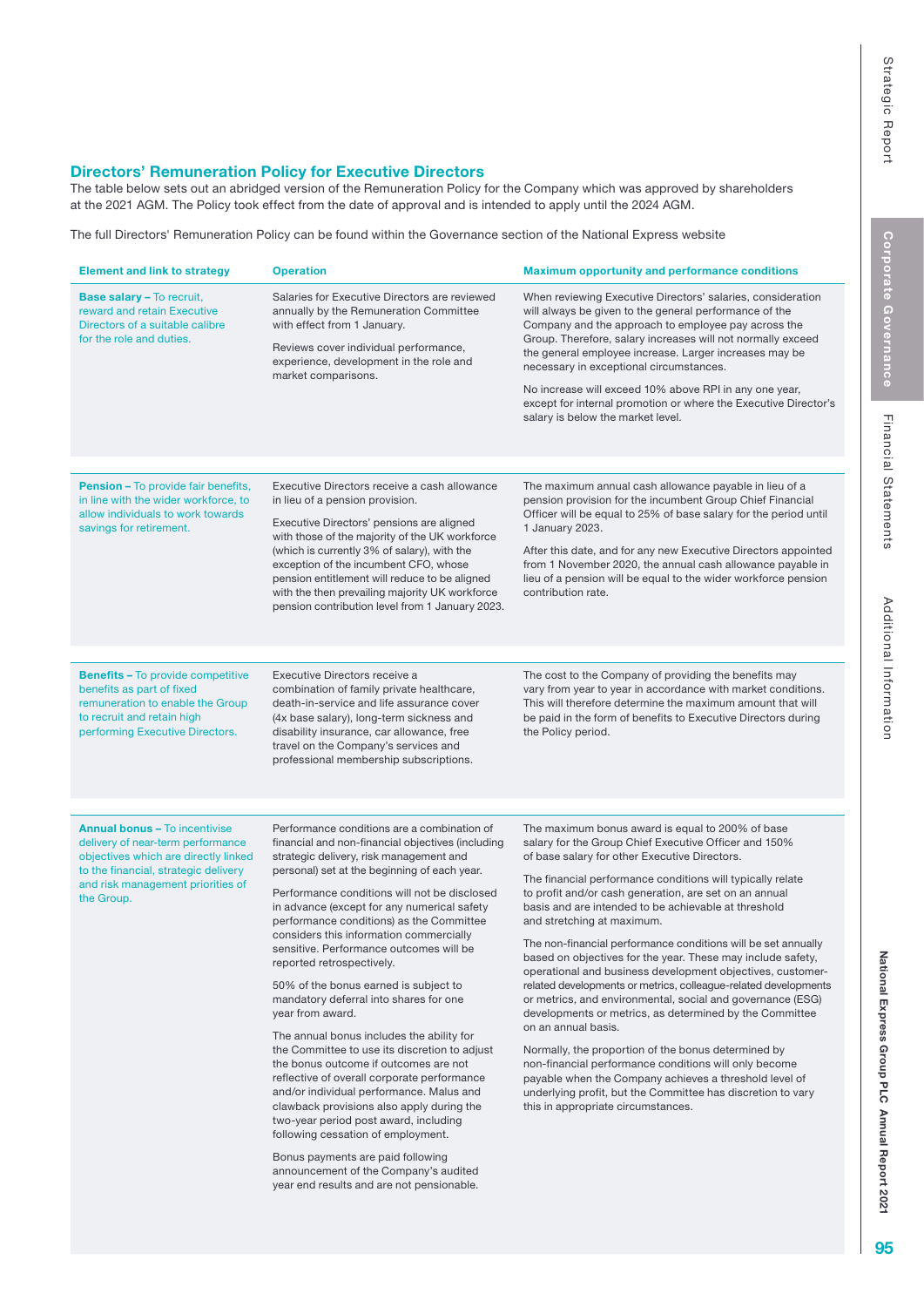# Directors' Remuneration Policy for Executive Directors continued

| <b>Element and link to strategy</b>                                                                                                                                                                                      | <b>Operation</b>                                                                                                                                                                                                                                                                             | <b>Maximum opportunity and performance conditions</b>                                                                                                                                                                                                                                                                        |  |
|--------------------------------------------------------------------------------------------------------------------------------------------------------------------------------------------------------------------------|----------------------------------------------------------------------------------------------------------------------------------------------------------------------------------------------------------------------------------------------------------------------------------------------|------------------------------------------------------------------------------------------------------------------------------------------------------------------------------------------------------------------------------------------------------------------------------------------------------------------------------|--|
| Long-Term Incentive Plan - to<br>encourage strong and sustained<br>improvements in financial<br>performance, in line with the<br>Company's strategy to align<br>executives to the long-term<br>interest of shareholders. | LTIP awards (in the form of conditional<br>shares, nil cost options or forfeitable shares)<br>are granted annually, with vesting subject to<br>the achievement of performance conditions<br>measured over a three-year consecutive<br>financial period commencing with the<br>year of award. | The maximum LTIP award is equal to 200% of base salary,<br>per annum, for all Executive Directors.                                                                                                                                                                                                                           |  |
|                                                                                                                                                                                                                          |                                                                                                                                                                                                                                                                                              | For FY22 the LTIP awards will have performance conditions<br>relating to EPS, ROCE, TSR and ESG measures.                                                                                                                                                                                                                    |  |
|                                                                                                                                                                                                                          |                                                                                                                                                                                                                                                                                              | The threshold vesting level will be no more than 25%, and<br>may vary by performance condition and from year to year.                                                                                                                                                                                                        |  |
|                                                                                                                                                                                                                          | An additional two-year holding period for<br>vested shares exists post vesting for the<br>Executive Directors.                                                                                                                                                                               | There is no ability to retest any of the performance conditions.                                                                                                                                                                                                                                                             |  |
|                                                                                                                                                                                                                          |                                                                                                                                                                                                                                                                                              | To the extent that legal, regulatory or other investigations<br>or proceedings are ongoing in relation to such an event,                                                                                                                                                                                                     |  |
|                                                                                                                                                                                                                          | Dividend equivalents and dividends can<br>be paid on vested shares, in shares, in respect<br>of both the performance and holding periods.                                                                                                                                                    | the Committee has the discretion to delay the vesting of<br>an LTIP award (in whole or in part) until those investigations<br>or proceedings are completed.                                                                                                                                                                  |  |
|                                                                                                                                                                                                                          | Awards are reviewed annually to ensure that<br>grant levels, performance criteria and other<br>features remain appropriate to the Company's<br>current circumstances.                                                                                                                        | The Committee also retains discretion under the LTIP rules to<br>amend existing performance conditions to take account of any<br>events that may arise which would mean, in its opinion, if such<br>adjustments were not made, the performance condition would<br>not constitute a fair measure of the Company's performance |  |
|                                                                                                                                                                                                                          | The LTIP includes the ability for the Committee<br>to use its discretion to adjust the LTIP<br>outcomes if such outcome is not reflective                                                                                                                                                    | over the measurement period.                                                                                                                                                                                                                                                                                                 |  |
|                                                                                                                                                                                                                          | of overall corporate performance and/or<br>individual performance. Malus and clawback<br>provisions also apply during the two-year<br>period post vesting, including following                                                                                                               |                                                                                                                                                                                                                                                                                                                              |  |
|                                                                                                                                                                                                                          | cessation of employment.                                                                                                                                                                                                                                                                     |                                                                                                                                                                                                                                                                                                                              |  |

#### 1.1 Shareholding requirement for Executive Directors

Executive Directors are required to build up a shareholding to a value equal to 200% of base salary over a five-year period commencing from the later of the 2021 AGM or their date of appointment. Compliance with this requirement is a condition of continued participation in the Company's LTIP and other equity incentive arrangements.

A shareholding requirement will continue to apply to an Executive Director for two years after the cessation of employment.

Only shares derived from the 2021 LTIP awards and other share awards granted after the Policy comes into effect will be included in the post-cessation shareholding requirement. Shares held by an Executive Director prior to the Policy coming into effect or vesting under an award granted to an Executive Director prior to the Policy coming into effect (other than the 2021 LTIP award), and shares independently acquired by an Executive Director will not be included.

#### 1.2 Performance conditions under the annual bonus and LTIP

Performance measures for the annual bonus are selected annually to align with the business goals for the year. 'Target' performance is typically set in line with the business plan for the year. If the Committee materially changes the LTIP performance conditions within the life of the Policy, it will consult with shareholders in advance on the changes to be made and the reasons for doing so.

#### 1.3 Malus and clawback provisions

Executive Directors' annual bonus awards and LTIP awards are subject to malus and clawback provision and will be applied in the following circumstances:

- − the discovery of a material misstatement resulting in an adjustment in the audited consolidated accounts of the Company for a period that was wholly or partly before the end of the period over which the performance target applicable to an award was assessed (or was due to be assessed);
- the discovery that the assessment of any performance target, measure or condition in respect of an award was based on error, or inaccurate or misleading information;
- − the discovery that any information used to determine any performance target, measure or condition in respect of an award (or to determine the number of shares over which an award was granted) was based on error, or inaccurate or misleading information;
- − there is action, inaction or conduct of an award holder which, in the reasonable option of the Committee, amounts to fraud or gross misconduct;
- there is action, inaction or conduct of an award holder which has had a significant detrimental impact on the reputation of the Company; or
- − the Company becomes insolvent or otherwise suffers a corporate failure in connection with which the value of the Company's shares is materially reduced, provided the Committee is satisfied after due investigation that the award holder should be held responsible (in whole or in part) for that insolvency or corporate failure.